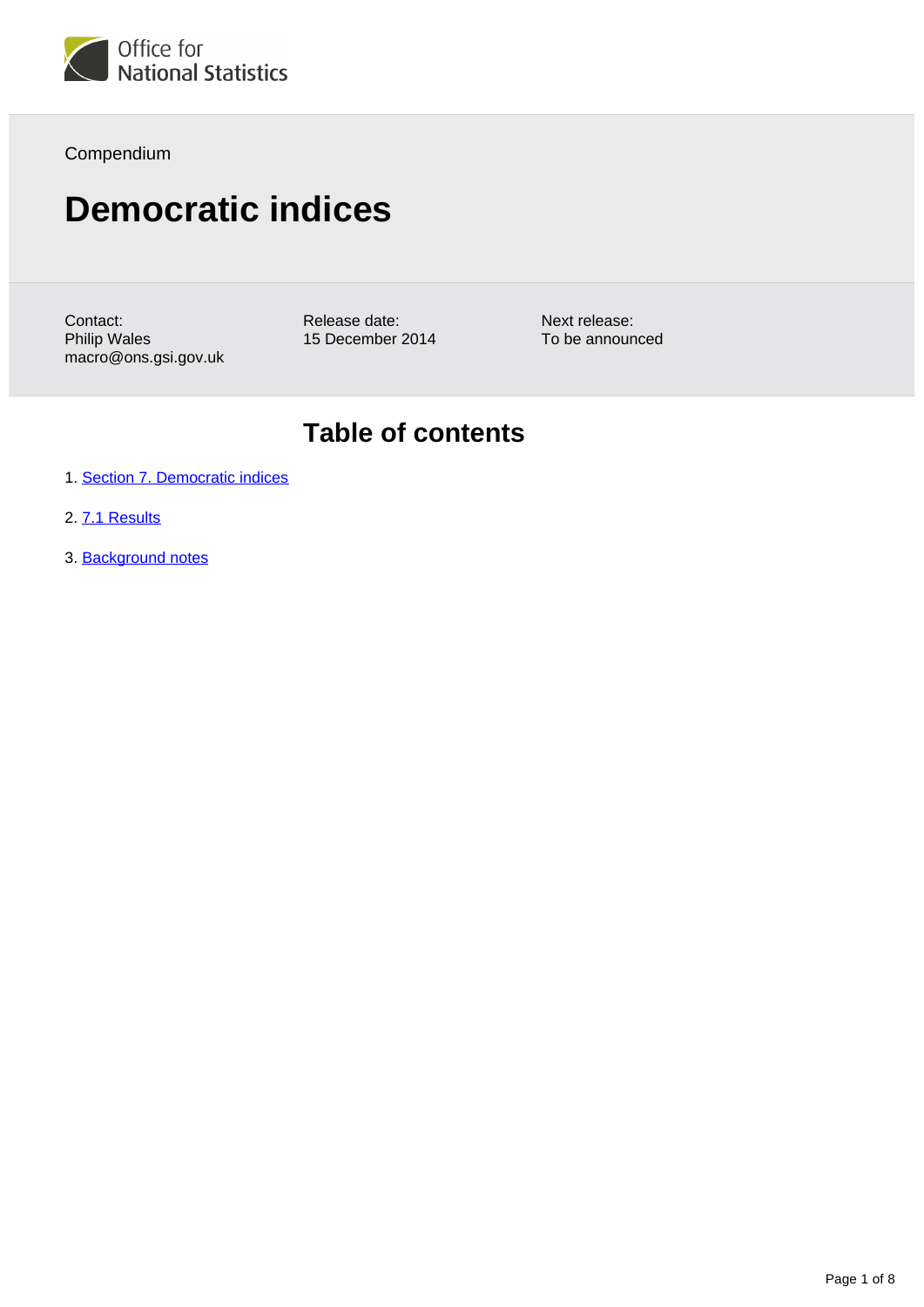## <span id="page-1-0"></span>**1 . Section 7. Democratic indices**

In common with many modern price indices, the Consumer Prices Index (CPI) weights the price movements of items in proportion to their importance to total household spending. Price movements for products on which households spend a large fraction of their income are consequently weighted more heavily than items on which households spend relatively little.

As discussed in Section 2, a corollary of this approach is that high-spending households have a greater weight in the CPI than low-spending households. This follows because high-spending households influence total households' spending to a greater extent than low-spending households. However, an alternative to this approach is to calculate a price index in which each household receives an equal weight. These price indices – commonly referred to as 'democratic<sup>1</sup>' price indices – capture a degree of the variation in expenditure weights across households in a population. In populations with homogenous weights – where all households purchase goods in equal proportions – the 'plutocratically' weighted CPI and the democratic index are equal. The more variation there is in expenditure baskets across households – perhaps because of differing tastes, interests or income constraints – the larger the difference between these indices. While the conventional democratic price index is for all households in an economy, the logic applies equally to any chosen sub-group.

To shed some light on this matter in the UK context, this section compares the headline, plutocratically-weighted, CPI with the democratically-weighted index for the UK between 2002 and 2014. It proceeds to present democratic price indices for households with and without children, and retired and non-retired households.

### **Notes for section 7. Democratic indices:**

1. Note that the naming convention here can be misleading: In a 'democratic' index, each household is given an equal weight, rather than each individual, which might be implied from its name. A 'truly' democratic index would weight each person in an economy equally, and would deviate from the popular convention of a democratic index to the extent of variation in household size. Arguably, a still 'truer' index would use longitudinal data to observe movements in expenditure patterns for the same individuals through time, however, this approach is data-intensive, challenging to implement, and its interpretation not straightforward.

## <span id="page-1-1"></span>**2 . 7.1 Results**

## **7.2.1 All households**

Weighting households equally – rather than according to their expenditure (see Section 2) – means that a democratic price index will more closely reflect the price experience of low expenditure households than a conventional plutocratically-weighted index. As the results presented in Section 5 suggest that low-expenditure households have typically experienced higher rates of inflation than high-expenditure households over the last decade, it should come as little surprise that the democratic index shows a higher rate of inflation than the CPI. This is shown in Figure 7.1, which plots both series between January 2003 and October 2014. Only in 2010 and 2014 to date – when the range of inflation outcomes between deciles narrows markedly (see Figure 5.5) – is the gap between the two negligible.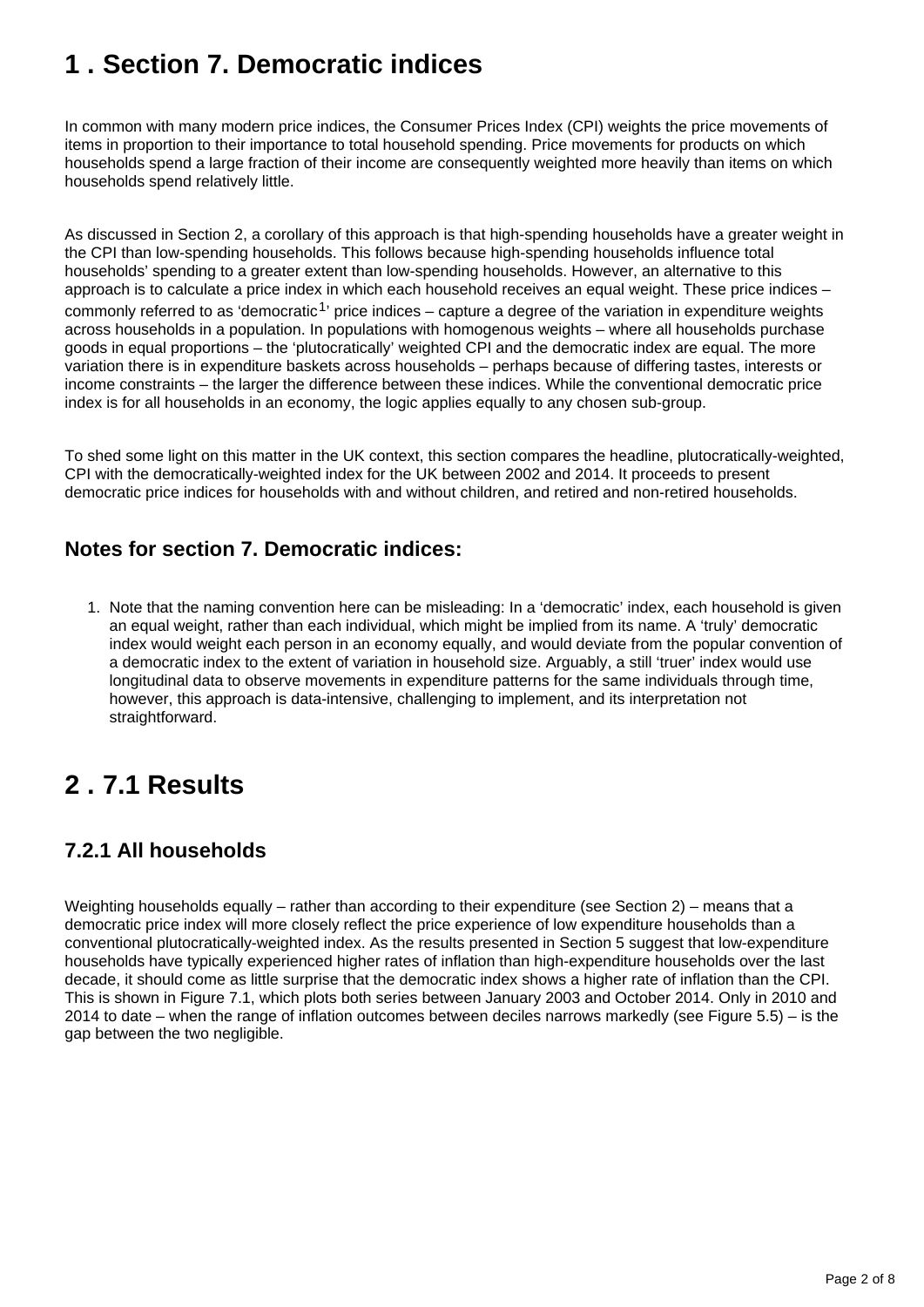**Figure 7.1: CPI-consistent democratic and plutocratic inflation rates for all households, %**



While Figure 7.1 above shows the democratically- and plutocratically-weighted price indices for the period January 2003 and October 2014, Figure 7.2 shows the difference between the two series. It indicates that the CPI is on average around 0.3 percentage points lower than an equivalent index in which every household is given an equal weight over this period. In 2008, this difference was particularly marked, while in late 2009 to early 2010 and in recent months in 2014, the difference was close to zero. While assessing the statistical significance of these differences is difficult, the underlying trend is clear: during periods when the degree of variation in household inflation experiences is much broader (see Figure 5.5), the extent of the difference between these indices is greater. In line with the analysis presented in Section 5, this effect is particularly noticeable in 2006, 2008 and 2011: periods in which the average rate of inflation rises quite sharply.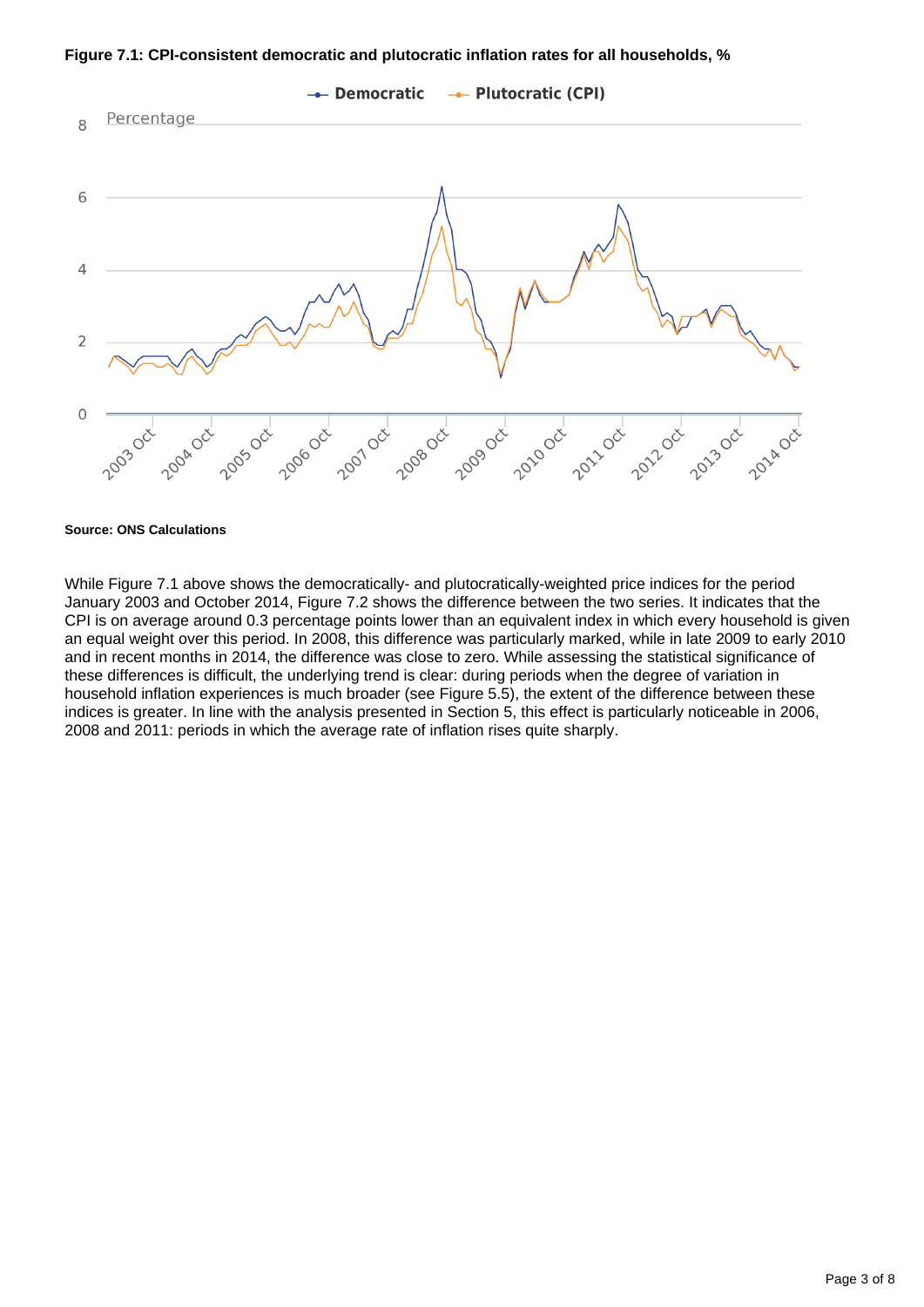### **Figure 7.2: Difference between plutocratically- and democratically-weighted price indices, percentage points**



#### **Source: ONS Calculations**

### **7.2.2 Households with and without children**

While the calculation of a democratic price index for the household sector as a whole is of interest, the concept can usefully be applied to sub-groups of the population. In this analysis, the plutocratically-weighted index represents the average price movement in the sub-group's basket of goods and services weighted by their share in total expenditure, while the democratically-weighted index represents the average price change experienced by households in the sub-group. This distinction (Leicester et al., 2008) can help to unpick the degree of variation in price experiences within groups.

Figure 7.3 below presents the democratically- and plutocratically-weighted indices for households with and without children in Panels A and B respectively, as well as the range of inflation outcomes for expenditure quintiles within each sub-group. The dots represent the highest and lowest inflation rates observed, with the shaded bars showing the range between the 2nd-highest and 2nd-lowest expenditure quintile. First, it supports the finding in Section 5 that households with children have experienced a lower rate of price increase on average than households without children, as indicated in the yellow triangles of Panels A and B. Secondly, the degree of variation in inflation outcomes is larger for households without children, as indicated by the range of inflation rates shown in Panel A and Panel B. Through most of this time period, the highest (lowest) inflation rates observed – indicated by the top (bottom) dots – are the inflation rates for the lowest (highest) expenditure quintiles. The degree of variation in 2008 is particularly marked for households without children, when the plutocratic (3.7%) and democratic (4.6%) averages lie within a range of 2.9% for the highest-expenditure quintile and 6.2% for the lowest-expenditure quintile. Thirdly, this greater variety in inflation outcomes across the expenditure quintiles for households without children manifests itself in a greater difference between the plutocratic and democratic price indices. This is shown by the greater difference between the two markers in Panel B than in Panel A.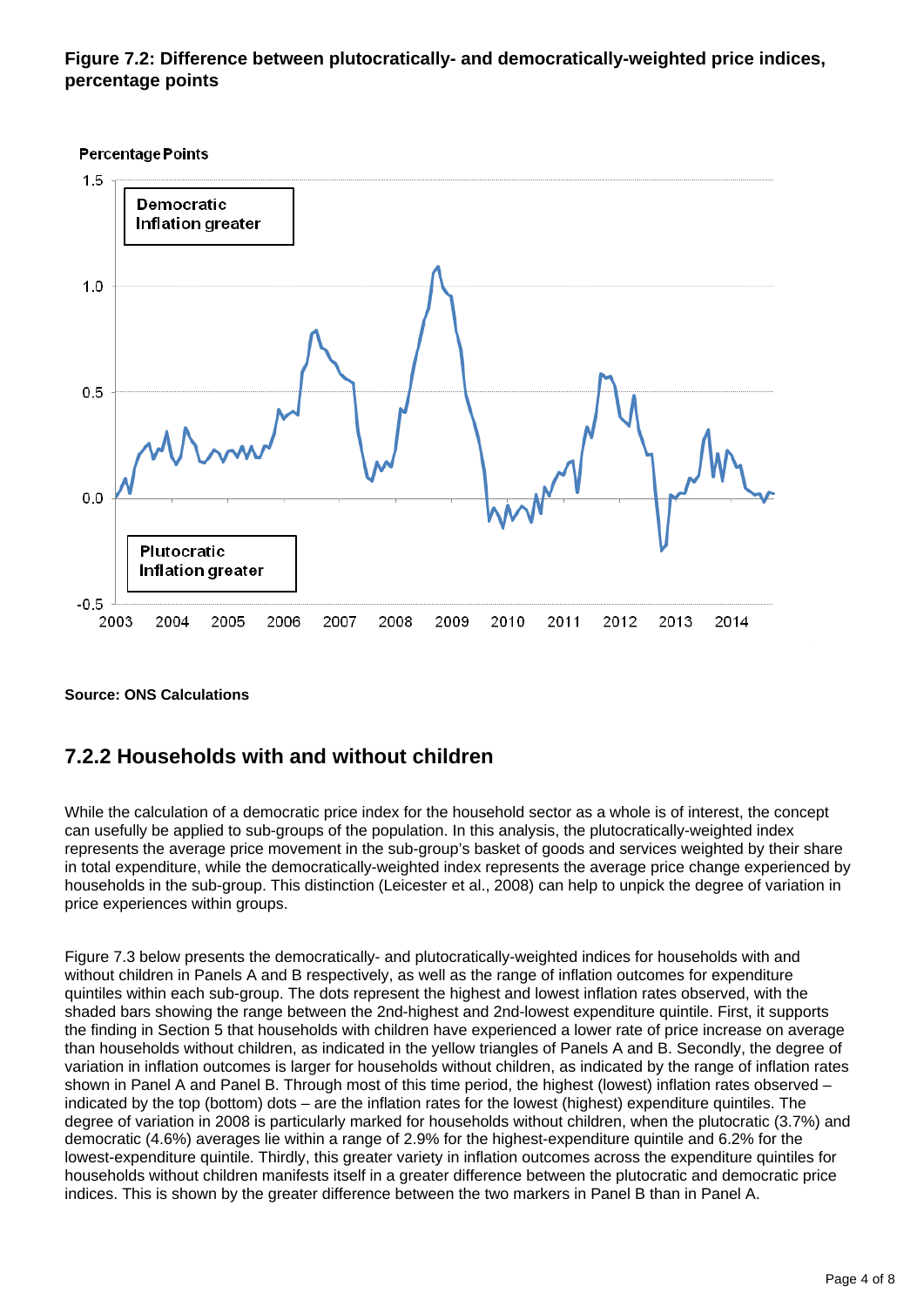**Figure 7.3A: Range of plutocratically-calculated inflation rates for expenditure quintiles of households with children; CPI-consistent democratic and plutocratic inflation rates; %**



#### **Notes:**

1. Figures shows the plutocratically weighted (yellow) and the democratically weighted (black) inflation rates for each group in each period. Figures also show the range of inflation outcomes for the quintiles (red/blue dots) and the inter-quintile range between the 2nd-highest and 2nd-lowest measures of equivalised quintile inflation rates (shaded red/blue bar).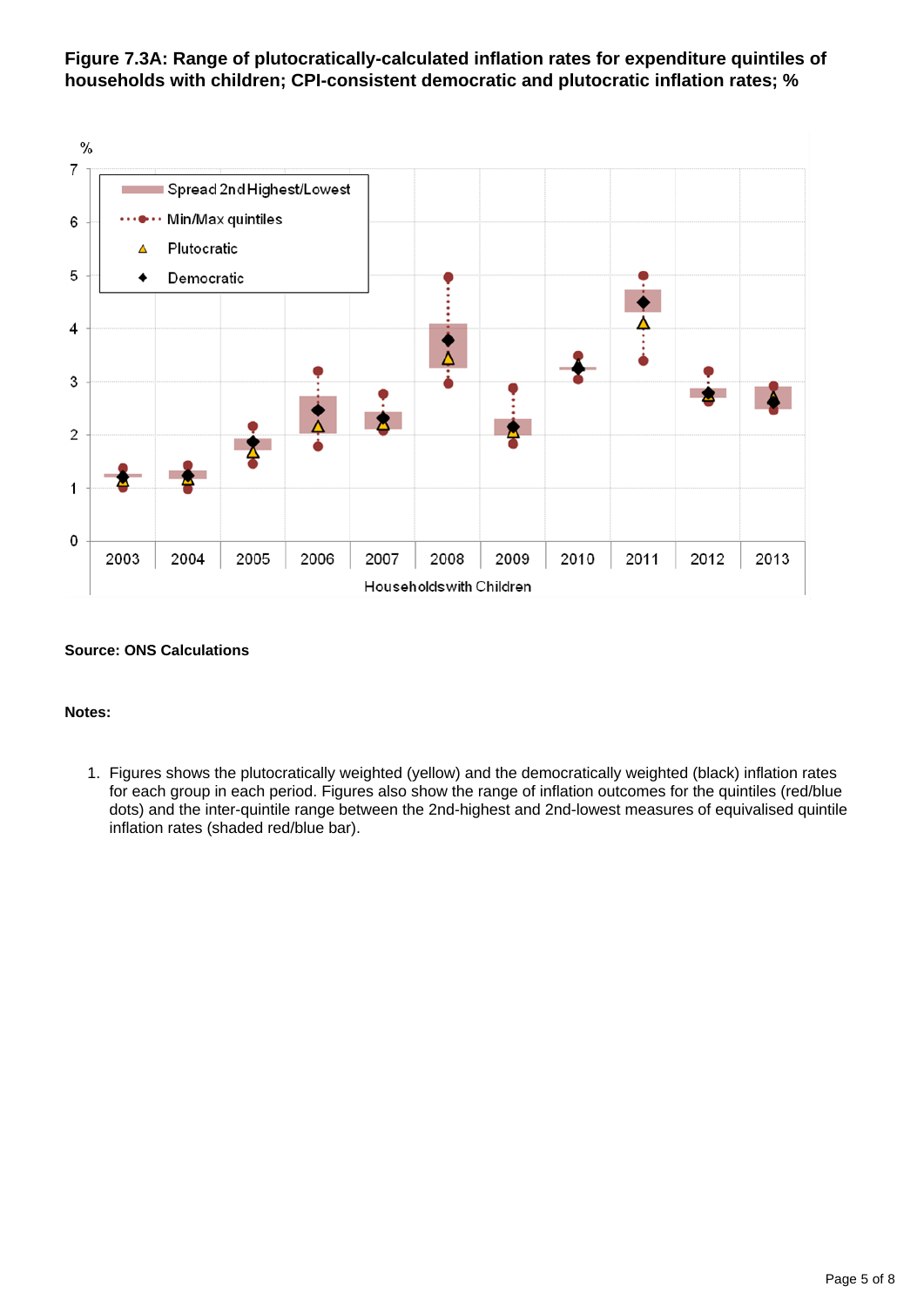**Figure 7.3B: Range of plutocratically-calculated inflation rates for expenditure quintiles of households without children; CPI-consistent democratic and plutocratic inflation rates; %**



#### **Notes:**

1. Figures shows the plutocratically weighted (yellow) and the democratically weighted (black) inflation rates for each group in each period. Figures also show the range of inflation outcomes for the quintiles (red/blue dots) and the inter-quintile range between the 2nd-highest and 2nd-lowest measures of equivalised quintile inflation rates (shaded red/blue bar).

What explains these differences? As in Section 5 above, the inflation rate differentials shown here are driven by differences in expenditure patterns. Households without children consequently appear to be a more heterogeneous group than households with children, spending more on average on products whose price has increased relatively sharply over this period. Much of this difference is likely due to the demographic composition of these groups, as retired and elderly households are concentrated in the households without children group.

### **7.2.3 Retired households**

Section 5 indicated that retired households have experienced higher rates of inflation than non-retired households on average since 2003, largely as a consequence of retired households spending more of their income on products that have risen strongly in price over this period.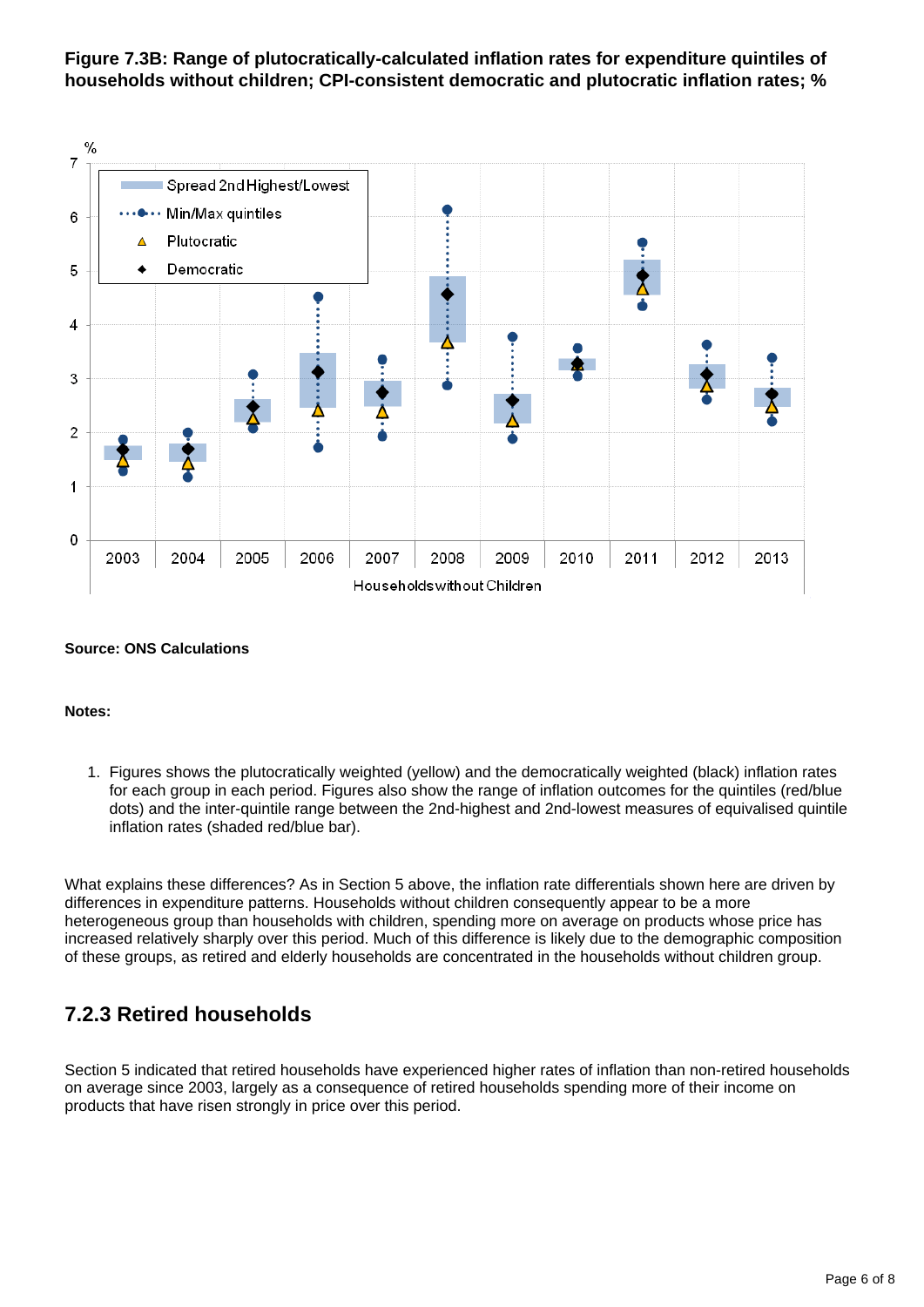Figure 7.4 presents the plutocratically- (yellow) and democratically-weighted (black) inflation rates for retired (Panel A) and non-retired households (Panel B). The two panels also summarise the distribution of inflation rates for these groups, showing the range of inflation outcomes for expenditure quintiles in each group. The dots represent the highest and lowest quintile-level inflation rates observed, with the shaded bars showing the range between the 2nd-highest and 2nd-lowest quintile results. As reported above, the average rate of price increase for retired households is higher than for non-retired households, but it is the difference in the range of inflation outcomes that is particularly striking. On average, the range of inflation outcomes across the expenditure quintiles of the retired population is around twice as broad as the equivalent range for non-retired households. In 2008, while inflation outcomes for the non-retired population ranged from 2.9% to 5.0%, the equivalent range for the retired population was 3.0% to 7.1%. While some retired households experienced broadly the same inflation rate as the non-retired population, a subset of this group faced much faster rates of price increase.

#### **Figure 7.4A: Range of plutocratically-calculated inflation rates for expenditure quintiles of retired households; CPI-consistent democratic and plutocratic inflation rates; %**



#### **Source: ONS Calculations**

#### **Notes:**

1. Figures shows the plutocratically weighted (yellow) and the democratically weighted (black) inflation rates for each group in each period. Figures also show the range of inflation outcomes for the quintiles (red/blue dots) and the inter-quintile range between the 2nd-highest and 2nd-lowest measures of equivalised quintile inflation rates (shaded red/blue bar).